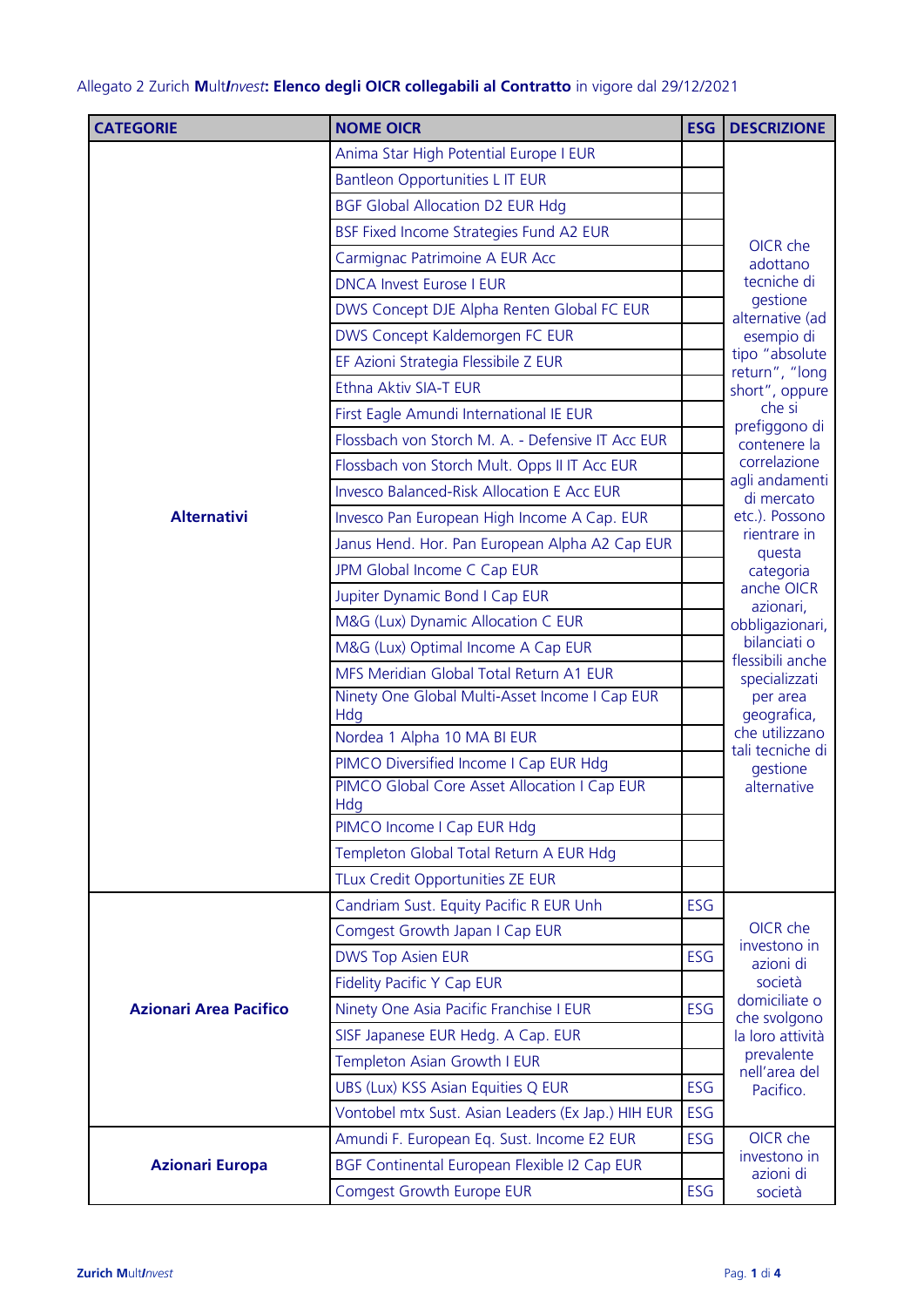|                                   | Invesco Pan European Structured Eq. A EUR                    |     | domiciliate o                                                                                                     |
|-----------------------------------|--------------------------------------------------------------|-----|-------------------------------------------------------------------------------------------------------------------|
|                                   | Liontrust GF Sust. Future Pan-Europ. Growth A5<br><b>EUR</b> | ESG | che svolgono<br>la loro attività<br>prevalente in                                                                 |
|                                   | Ninety One European Equity I Cap EUR                         |     | Europa.                                                                                                           |
|                                   | RobecoSAM Sustainable European Equities I EUR                | ESG |                                                                                                                   |
|                                   | Zurich Invest EMU Equity Index ZI1 EUR                       |     |                                                                                                                   |
|                                   | <b>BMO Responsible Global Equity R EUR</b>                   | ESG |                                                                                                                   |
|                                   | Capital Group New Perspective Z Cap EUR                      |     |                                                                                                                   |
|                                   | DWS Invest Top Dividend FC EUR                               |     |                                                                                                                   |
|                                   | Kempen Global Small Cap I Cap EUR                            |     |                                                                                                                   |
|                                   | Liontrust GF Sust. Future GL. Growth A5 EUR                  | ESG |                                                                                                                   |
|                                   | Merian Gold and Silver I Cap EUR                             |     | OICR che                                                                                                          |
|                                   | Mirabaud Sustainable Global Focus I Cap EUR                  | ESG | investono in<br>azioni di                                                                                         |
| <b>Azionari Globali</b>           | Mirova Global Sustainable Equity N/A EUR                     | ESG | società che                                                                                                       |
|                                   | MSIF Global Quality ZH Cap EUR                               |     | operano a                                                                                                         |
|                                   | Ninety One Global Franchise A Cap EUR                        | ESG | livello<br>internazionale.                                                                                        |
|                                   | <b>SEB Global C EUR</b>                                      |     |                                                                                                                   |
|                                   | Vontobel Global Equity HI Hedged EUR                         |     |                                                                                                                   |
|                                   | Wellington Global Quality Growth N Cap EUR                   |     |                                                                                                                   |
|                                   | Zurich Dynamic Equity Fund                                   |     |                                                                                                                   |
|                                   | Zurich Invest World Equity Index Fund                        |     |                                                                                                                   |
|                                   | Amundi F. EM Equity Focus G EUR                              |     |                                                                                                                   |
|                                   | Candriam Sust. Equity Emerging Markets I EUR                 | ESG | OICR che                                                                                                          |
|                                   | Carmignac Emergents A EUR Acc                                |     | investono in<br>azioni di<br>società con<br>sede o che<br>svolgono la<br>loro attività<br>prevalente nei          |
|                                   | Comgest Growth Emerging Mkts Dis EUR                         |     |                                                                                                                   |
| <b>Azionari Mercati Emergenti</b> | DWS Invest Global Emerging Mkts Equities LC EUR              |     |                                                                                                                   |
|                                   | RBC Funds (Lux) Emerging Markets Eq. O EUR<br>UnHda          | ESG |                                                                                                                   |
|                                   | Robeco Emerging Stars Eq. D EUR                              |     | paesi                                                                                                             |
|                                   | Vontobel mtx Sust. EM Leaders I Cap EUR                      | ESG | emergenti.                                                                                                        |
|                                   | BGF Sustainable Energy I2 Cap EUR                            | ESG | OICR che                                                                                                          |
| <b>Azionari Settoriali</b>        | Mirova Women Leaders Equity N/A EUR                          | ESG | investono in<br>azioni di                                                                                         |
|                                   | <b>NAT Thematics Meta N/A EUR</b>                            | ESG | società<br>domiciliate o<br>che svolgono<br>la loro attività<br>prevalente in<br>determinato<br>settore.          |
|                                   | NAT Thematics Water H-N EUR                                  | ESG | OICR che                                                                                                          |
| Azionari Settoriali Acqua         | Swisscanto (LU) Eq. Fund Gl. Water Inv. DT EUR               | ESG | investono in<br>azioni di<br>società che<br>operano in nel<br>per la<br>salvaguardia<br>delle risorse<br>idriche. |
| Azionari Settoriali Ecologia      | Mirova Europe Environmental Equity N EUR                     | ESG |                                                                                                                   |
|                                   |                                                              |     |                                                                                                                   |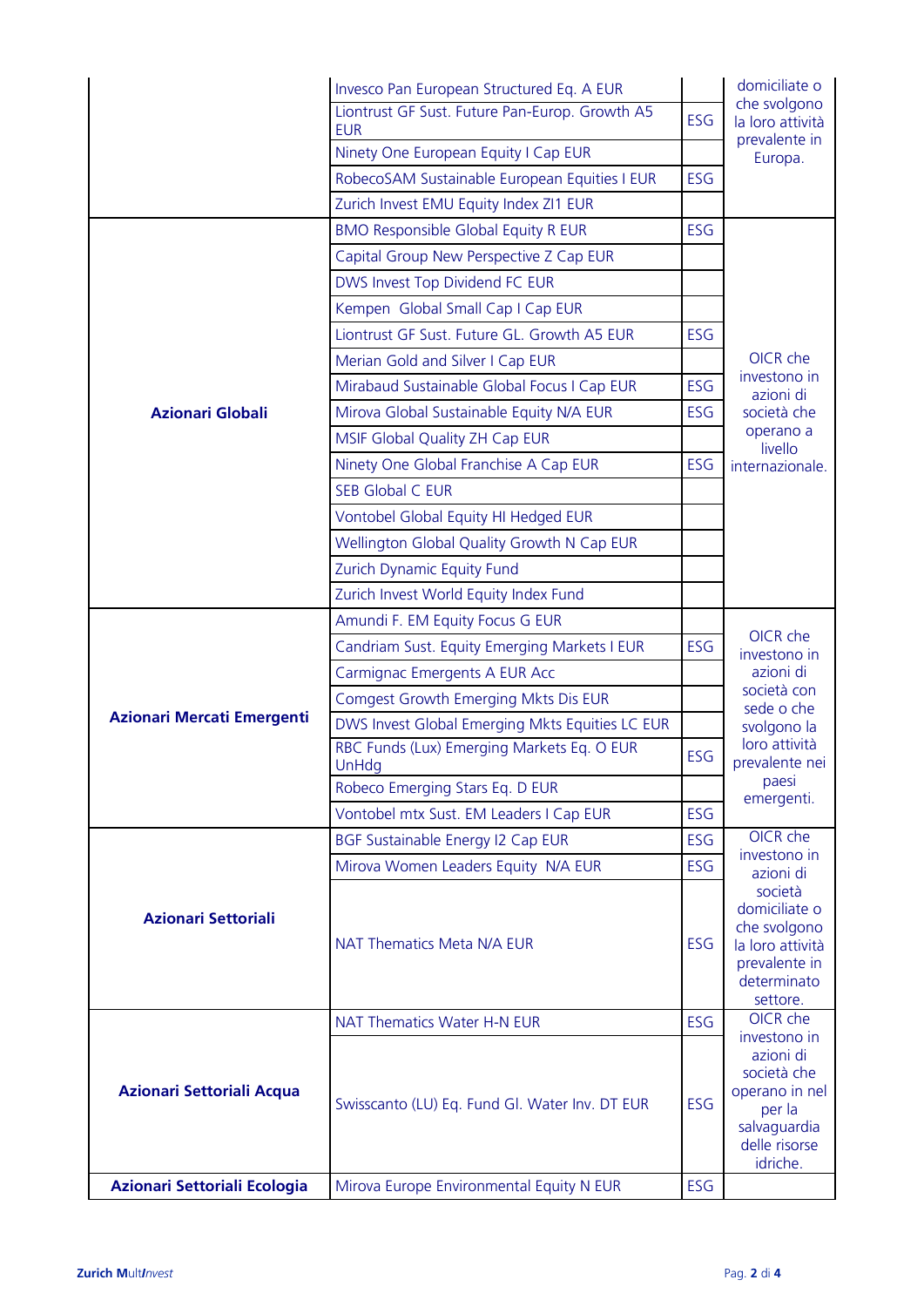|                               | Ninety One Global Environment I EUR                         | ESG        | OICR che                                                                                                                                                                                                                                                                |
|-------------------------------|-------------------------------------------------------------|------------|-------------------------------------------------------------------------------------------------------------------------------------------------------------------------------------------------------------------------------------------------------------------------|
|                               | Pictet-Global Environmental Opportunities-I EUR             | ESG        | investono in<br>azioni di                                                                                                                                                                                                                                               |
|                               | SISF Global Climate Chge Eq. EUR Hedged C Cap<br><b>EUR</b> | <b>ESG</b> | società che<br>operano per la<br>salvaguardia<br>dell'ambiente.                                                                                                                                                                                                         |
|                               | Amundi F. Pioneer US Eq. Fund. Growth M2 EUR                |            | OICR che<br>investono in<br>azioni di<br>società con                                                                                                                                                                                                                    |
|                               | Brown Advisory US Sustainable Growth B EUR                  | <b>ESG</b> |                                                                                                                                                                                                                                                                         |
|                               | GS US Core Equity Ptf E Cap (Snap) EUR                      |            |                                                                                                                                                                                                                                                                         |
|                               | JPM US Select Equity Plus C EUR                             |            |                                                                                                                                                                                                                                                                         |
|                               | Legg Mason Clear. US Eq. Sust. Leaders A EUR Hdg            | ESG        |                                                                                                                                                                                                                                                                         |
|                               | Mirova Fds US Climate Ambition Eq Fd N/A EUR                | ESG        |                                                                                                                                                                                                                                                                         |
| <b>Azionari USA</b>           | MSIF US Advantage ZH EUR                                    |            | sede o che                                                                                                                                                                                                                                                              |
|                               | Ninety One American Franchise 7-I EUR                       | ESG        | svolgono la<br>loro attività                                                                                                                                                                                                                                            |
|                               | T. Rowe US Smaller Companies Equity A EUR                   |            | prevalente                                                                                                                                                                                                                                                              |
|                               | <b>TLux American Select 1E EUR</b>                          |            | negli USA.                                                                                                                                                                                                                                                              |
|                               | UBS Lux Eq. Sicav Usa Growth Q Cap EUR Hdg                  |            |                                                                                                                                                                                                                                                                         |
|                               | Zurich Invest US Equity Index Fund ZI1 Cap EUR<br>UnH       |            |                                                                                                                                                                                                                                                                         |
|                               | Amundi F. EM Blended Bond A EUR                             |            | OICR che                                                                                                                                                                                                                                                                |
|                               | Candriam Sust. Bond Emerging Markets I EUR Hdg              | ESG        | investono la<br>maggior parte                                                                                                                                                                                                                                           |
|                               | Evli Emerging Markets Credit IB EUR                         | ESG        | del proprio                                                                                                                                                                                                                                                             |
| <b>Debito Paesi Emergenti</b> | PIMCO Emerging Markets Bond ESG I Cap EUR<br>Hdg            | ESG        | patrimonio in<br>obbligazioni<br>emesse da<br>Paesi<br>Emergenti                                                                                                                                                                                                        |
|                               | <b>Amundi R I - Just Transition for Climate</b>             | ESG        | OICR che                                                                                                                                                                                                                                                                |
|                               | DWS Invest Green Bonds TFC EUR                              | ESG        | investono la<br>maggior parte<br>del proprio                                                                                                                                                                                                                            |
|                               | Mirova Global Green Bond N Cap EUR                          | ESG        |                                                                                                                                                                                                                                                                         |
| <b>Green Bond</b>             | TLux European Social Bond IE EUR                            | ESG        | patrimonio in<br>obbligazioni la<br>cui emissione è<br>legata a<br>progetti che<br>hanno un<br>impatto<br>positivo per<br>l'ambiente,<br>come<br>l'efficienza<br>energetica, la<br>produzione di<br>energia da<br>fonti pulite,<br>l'uso<br>sostenibile dei<br>terreni. |
| Liquidità                     | SISF EURO Liquidity A Cap. EUR                              |            | OICR che<br>investono la<br>maggior parte<br>del proprio<br>patrimonio in<br>obbligazioni a                                                                                                                                                                             |